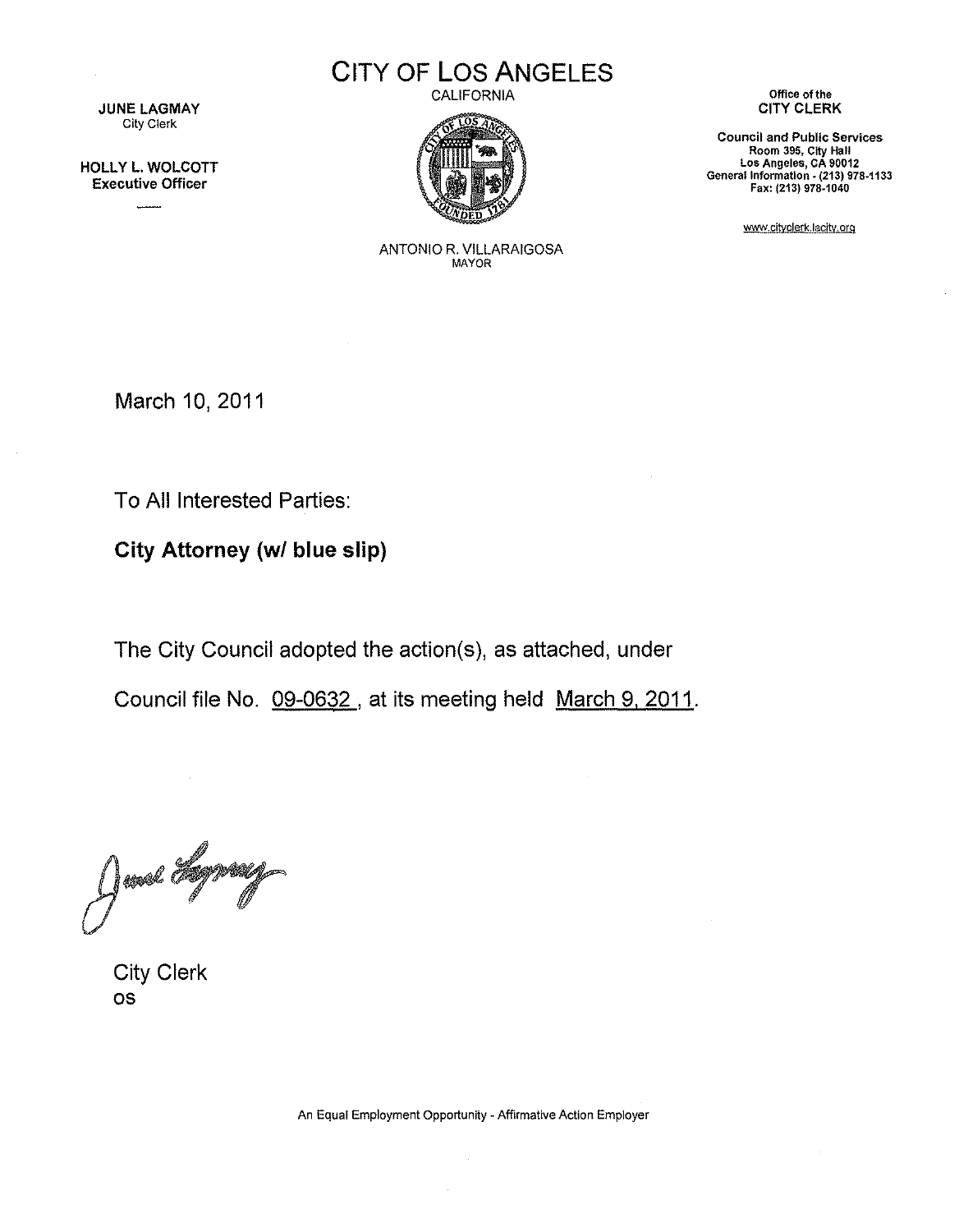# TO THE COUNCIL OF THE CITY OF LOS ANGELES

File No. 09-0632

Your **TRANSPORTATION** Committee

#### reports as follows:

TRANSPORTATION COMMITTEE REPORT relative to banning the illegal sale and purchase of live animals, and posting signs providing notice of said ban at locations in the Santee Alley area of the Downtown Fashion District.

Recommendations for Council action, as initiated by Motion (Perry - Cardenas):

- 1. REQUEST that the City Attorney prepare and present an ordinance amending Los Angeles Municipal Code (LAMC) Section 53.42 to augment all current prohibitions on the sale or giving away of animals on public streets and/or sidewalks with a prohibition on purchasing, or receiving without cost, animals under the same circumstances currently enumerated in Section 53.42; and, to incorporate an administrative citation program for the remedying of citations issued for violations of the ban on the illegal sale and purchase of animals, and for the collection of fines.
- 2. DIRECT the Department of Transportation (DOT), with the assistance of the City Attorney, to prepare recommendations for the actions necessary to post signs providing notice of said ban at locations in the Santee Alley area of the Downtown Fashion District.

Fiscal Impact Statement: None submitted by the Department of Animal Services. Neither the City Administrative Officer nor the Chief Legislative Analyst has completed a financial analysis of this report.

Community Impact Statement: None submitted.

#### SUMMARY

On March 24, 2009, Council considered Motion (Perry - Cardenas) relative to the illegal sale of animals in the Santee Alley area of the Downtown Fashion District. Motion states the sale of live animals is a growing problem at Santee Alley. By educating the public that this activity is illegal, the City of Los Angeles can promote a safer, improved customer experience for the patrons of Santee Alley. Motion makers believe that the City Attorney and DOT should work together to come up with solutions to this problem. Council referred Motion to the together to come up with solutions to this problem. Transportation Committee for consideration.

In a report to the Mayor dated February 24, 2010 (attached to the Council file), the Department of Animal Services states that the Board of Animal Services requests that the City Attorney prepare an ordinance to amend the LAMC to add the purchase of animal to the City's ban on illegal sales. The Department reports that such sales contribute to the proliferation of homeless or unwanted animals ending up in public animal shelters. Additionally, the dogs, cats, rabbits, turtles, lizards, birds, and other types of animals peddled in these contexts sometimes are subjected to substandard care, lack of food and/or water, and exposure to harsh weather conditions. The Department's report was transmitted to Council and referred to the Public Safety and Transportation Committees for consideration.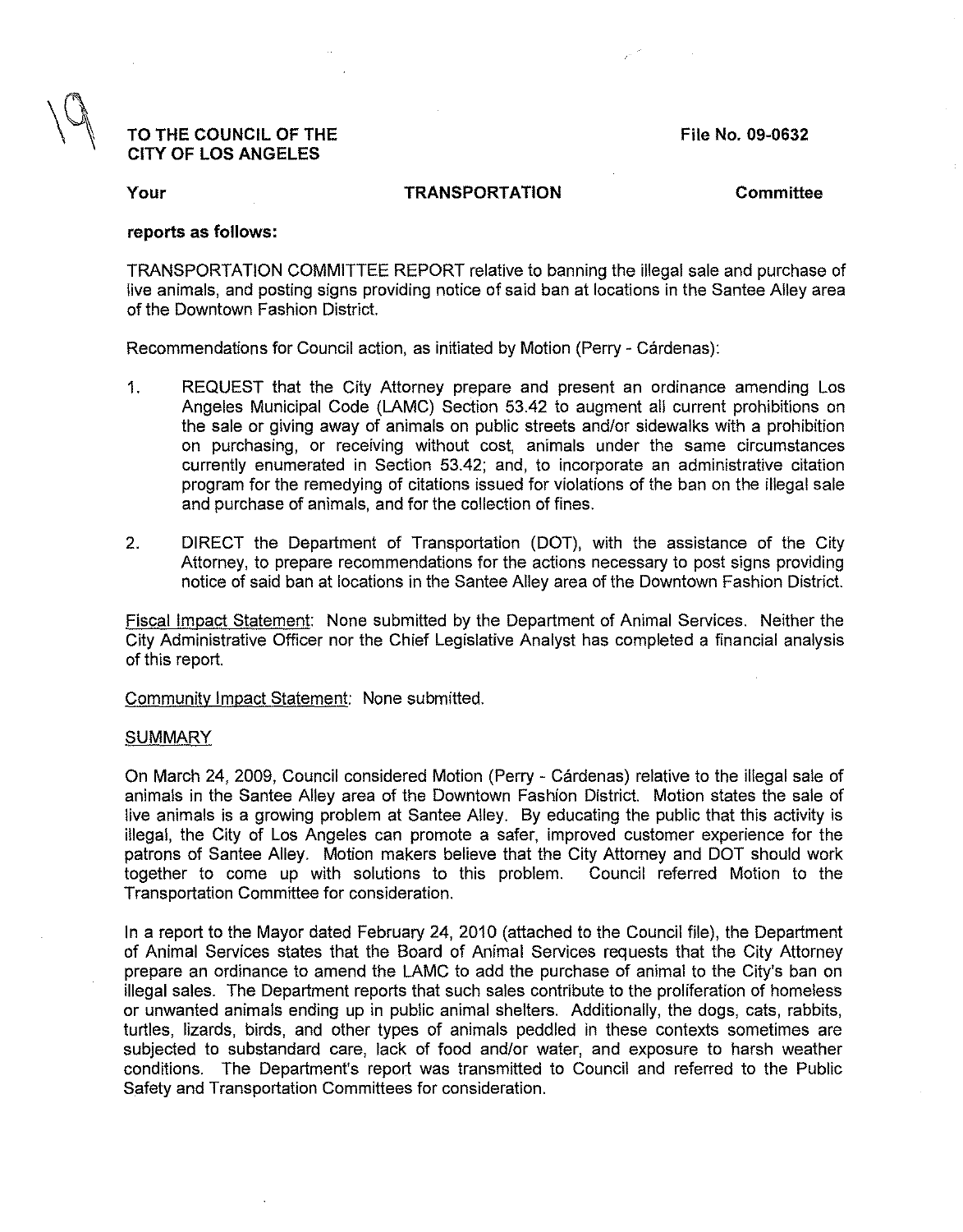At its meeting held February 23, 2011, the Transportation Committee discussed this matter with representatives of the Department of Animal Services, Police Department, and the City Attorney. Department staff expressed support for expanding the ban to include the purchase of animals and for the posting of signs. During the public comment period, a member of the community suggested that an administrative citation program be created to resolve citations issued for the violation of this ban. Committee members expressed support for the suggestion, and recommended that Council approve the accompanying Motion, and request that the City Attorney prepare the ordinance necessary to amend the LAMC to expand the ban on the illegal sale of animals to also include purchases and to implement an administrative citation program for citations issued for violations of this law.

Respectfully submitted,

TRANSPORTATION COMMITTEE

Pent,

€(  $\overline{\mathcal{L}}$ Ô.  $\lambda$  CM

FORTHWITH

**MEMBER**<br>ROSENDAHL: YES **ROSENDAHL: YES LABONGE: ABSENT ALARCON: YES PARKS:** 

**KORETZ: YES**

JAW **09-0632\_rpUran\_3-S.2011**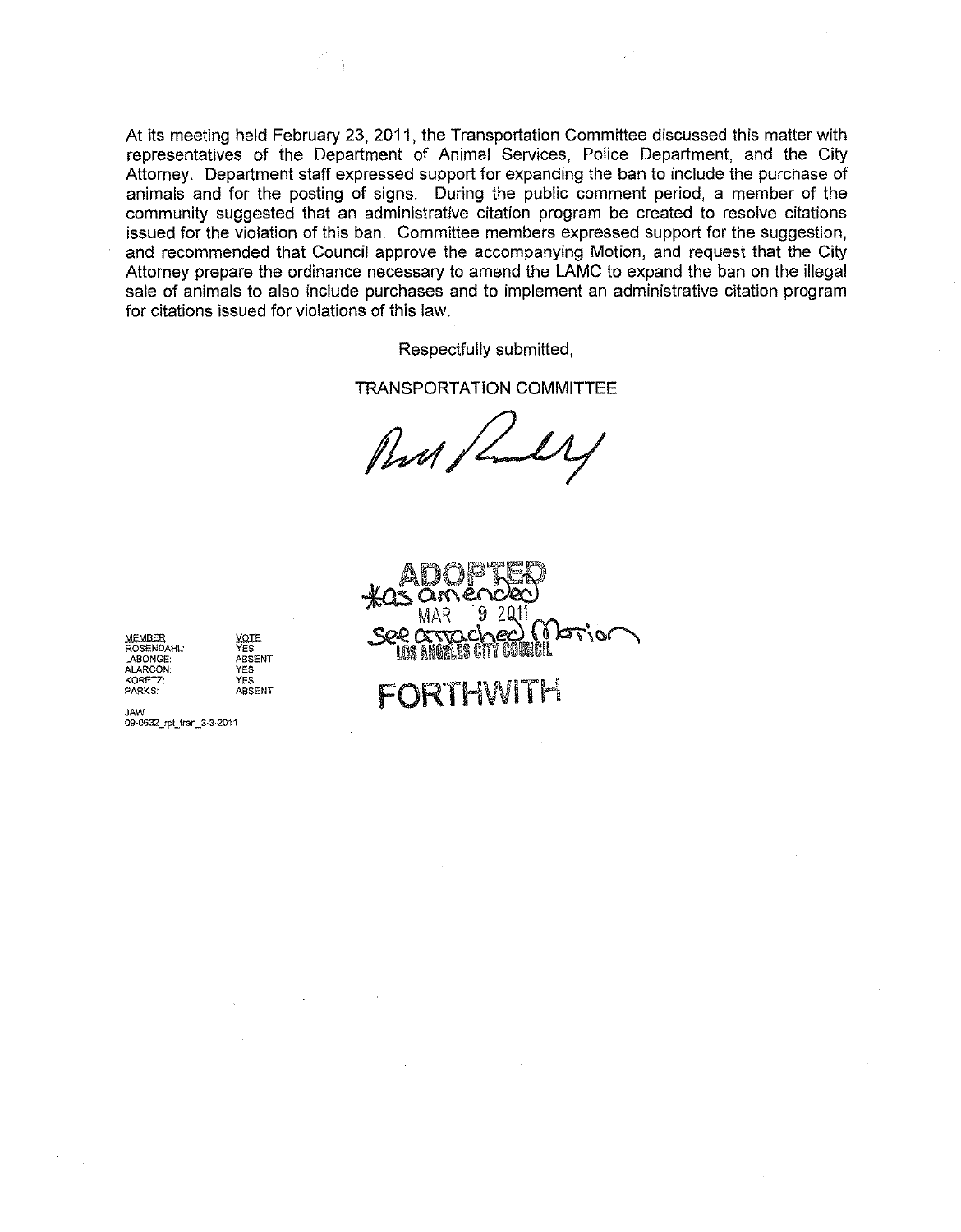## **TO THE COUNCIL OF THE File No. 09-0632 CITY OF LOS ANGELES**

### **Your PUBLIC SAFETY COMMITTEE**

#### **reports as follows:**

PUBLIC **SAFETY COMMITTEE** REPORT relative to banning the illegal purchase and sale of live animals by street vendors.

Recommendation for Council action:

REQUEST that the City Attorney prepare and present an ordinance amending Los Angeles Municipal Code (LAMC) Section 53.42 to augment all current prohibitions on the sale or giving away of animals on public streets and/or sidewalks with a prohibition on purchasing, or receiving without cost, animals under the same circumstances currently enumerated in Section 53.42.

Fiscal Impact Statement: None submitted by the Department of Animal Services. Neither the City Administrative Officer nor the Chief Legislative Analyst has completed a financial analysis of this report.

Community Impact Statement: None submitted.

#### **SUMMARY**

In a report to the Mayor dated February 24, 2010 (attached to the Council file), the Department of Animal Services states that the Board of Animal Services requests that the City Attorney prepare an ordinance to amend the LAMC to add the purchase of animal to the City's ban on illegal sales. The Department reports that such sales contribute to the proliferation of homeless or unwanted animals ending up in public animal shelters. Additionally, the dogs, cats, rabbits, turtles, lizards, birds, and other types of animals peddled in these contexts sometimes are subjected to substandard care, lack of food and/or water, and exposure to harsh weather conditions. The Department's report was transmitted to Council and referred to the Public Safety and Transportation Committees for consideration.

At its meeting held November 22, 2010, the Public Safety Committee recommended that Council approve the Department's recommendation to request that the City Attorney prepare an ordinance to expand the ban of sales of live animals by street vendors to include purchases.

Respectfully submitted,

PUBLIC SAFETY COMMITTEE

| MEMBER    |  |
|-----------|--|
| SMITH:    |  |
| CARDENAS: |  |
| PFRRY:    |  |
| REYES:    |  |
| ZINE:     |  |

**VOTE** YES YES YES ABSENT ABSENT

**09-0632 \_rpCps\_3-3.2011**

Tory Cards

REYES:<br>ZINE: ABSENT<br>JAW<br>09-0632\_pt\_ps\_3-3-2011<br>**EXECTTCCheOMSTio** 

**JRTHWIT**